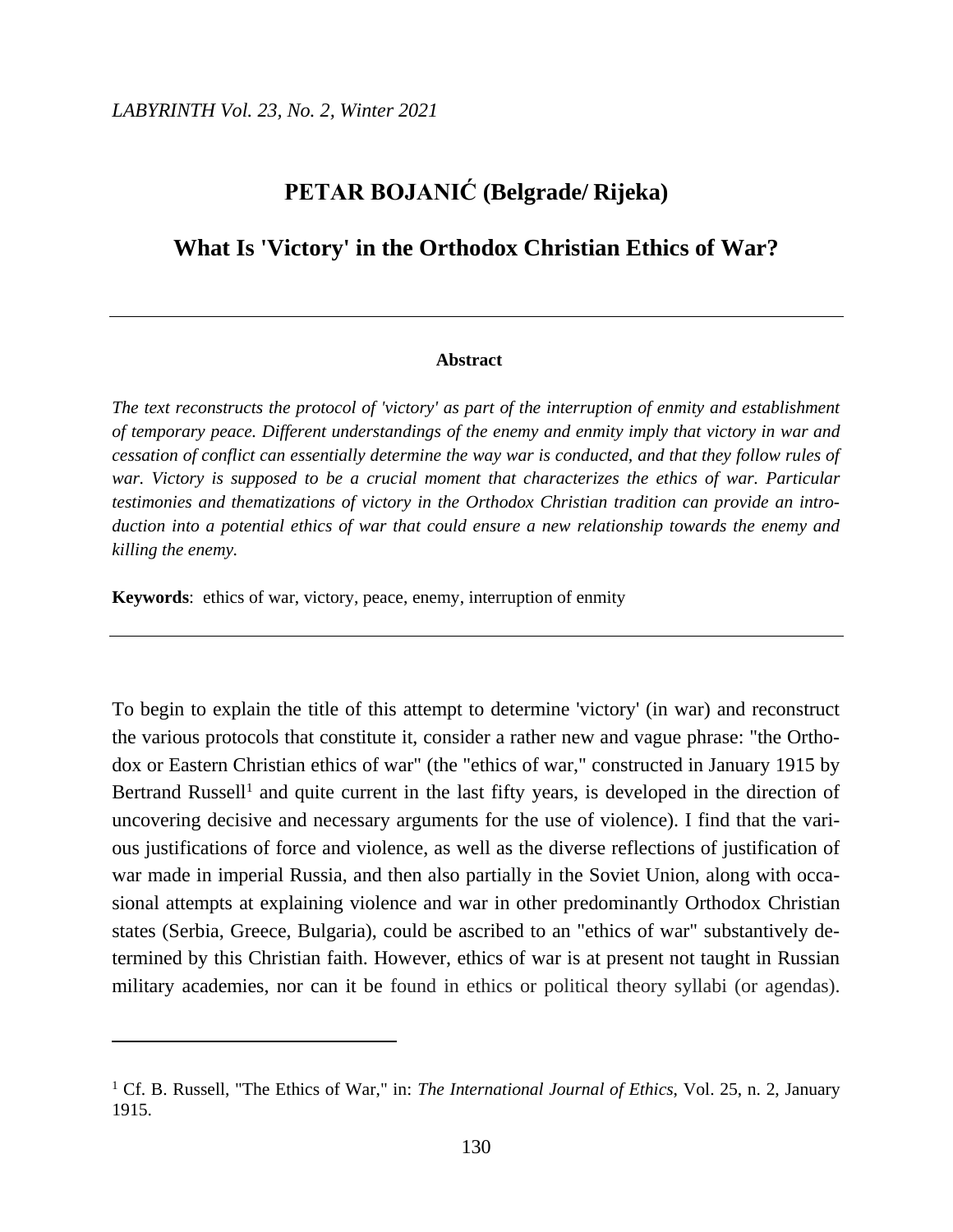Even among themselves, intellectuals, that is, philosophers, do not debate the justification of war in contemporary conditions, nor do they thematize military interventions the Russian military conducts concomitantly with NATO forces and the American military. Even though Russian philosophers have written about war since at least the mid-19<sup>th</sup> century (one author even uses the contemporary phrase "phenomenology of war" [*fenomenologija vojni*]), since war presents a huge dilemma and test both with regard to their religion and Russia's generally ambitious imperial aspirations, victory in World War II and post-war socialism have meant that war is not spoken, written, or thought about; use of violence by the state and military actions are discussed only within the Politburo, without the presence of public intellectuals. Although the Soviet army conducted several military interventions after WWII, the number of which is unclear, and led a long and draining war in Afghanistan, yet war experiences have not translated into various ethical problems – most important among them the distinction between just and unjust wars.

Given that today Russia shares all major problems of the West and Western democracies (members of the European Union and candidate countries) and the world in general – a shift in the concept of safety and theory of security grounded in ethical principles, the fight against terrorism, new technologies in the use of force and their justification, virtual crime and war, the relationship to the civilian population, collateral damage, etc. – public discourse about these problems are the task and duty of the critical intellectual. His task is to address the public with his reflections regarding old and new problems of use of force and violence in service of the political and military leadership, enabling it to make the right decisions, while at the same time limiting their military might by placing them before public scrutiny and judgment.

By introducing the phrase "the Orthodox Christian ethics of war,"<sup>2</sup> my idea can be hypothetically explained in several steps: first, I seek to show that within the Russian tradi-

<sup>2</sup> Angeliki Laiou's "The Just War of Eastern Christians and the Holy War of the Crusaders" (*The Ethics of War. Shared Problems in Different Traditions*, eds. R. Sorabji & D. Rodin, Oxford 2006, 30–43), which was supposed to be a contribution to the understanding of war among Orthodox Christians within an overall and general "ethics of war" (close or in common to all world religions), insufficiently or inappropriately advances a true construction of understanding and justifying the use of force that might be called orthodox. Cf. P. Bojanic, "Violence and 'Counter-Violence. On Correct Rejection. A Sketch of a Possible Russian Ethics of War Considered through the Understanding of Violence in Tolstoy and in Petar II Petrovic Njegos," in: *RUDN Journal of Philosophy*, Vol. 24, n. 2, 657–658.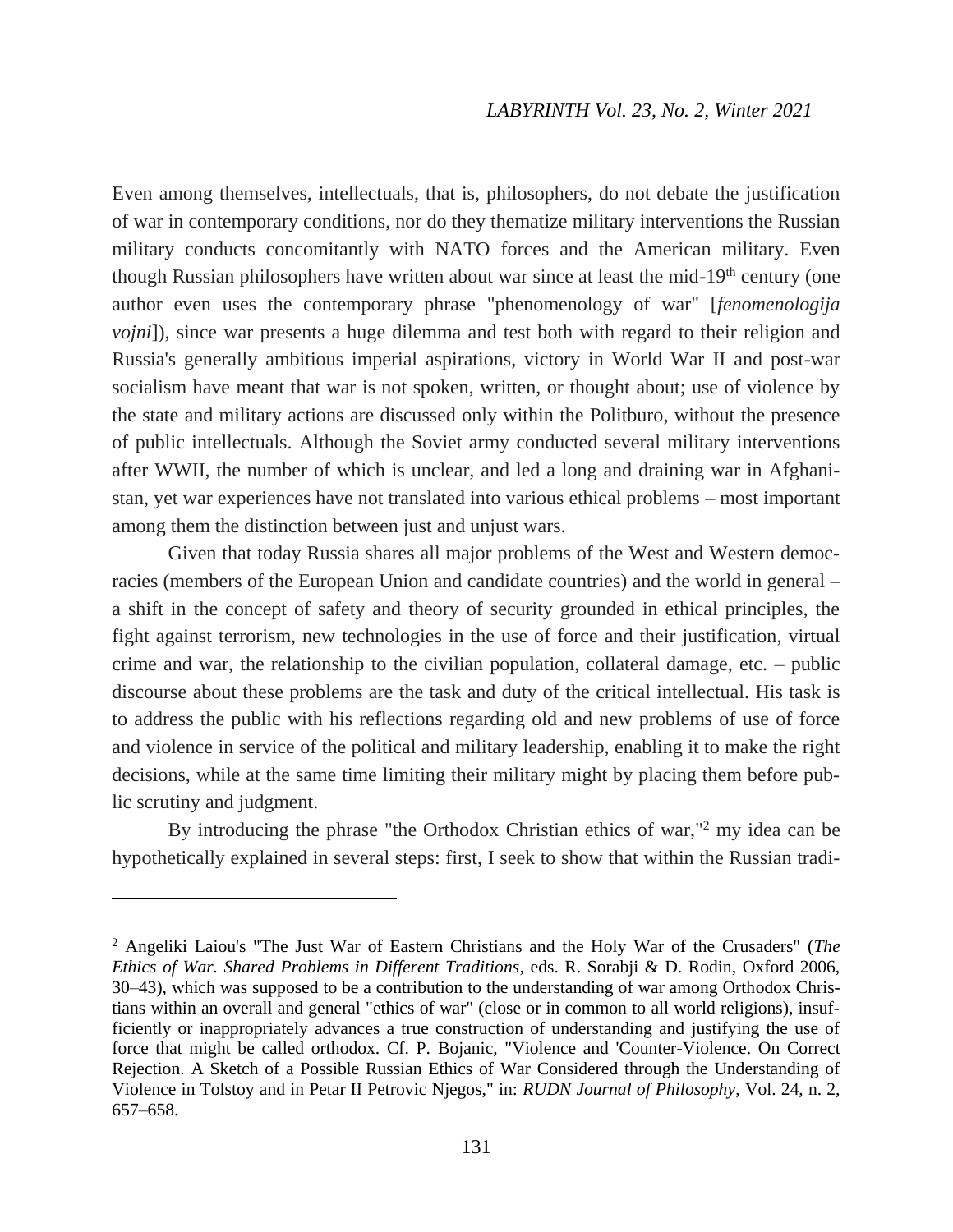tion, in the Russian language, there already was a living, theoretically viable, and active current of war thematization in the first half of the  $20<sup>th</sup>$  century (until World War II), within the Soviet Union, as well as in emigration. Reflections on war, reconstructions of pacifism, incredibly lively debates about the justification of the use of force against violence of the aggressor are in moments far ahead of the arguments and various theories their colleagues, concomitantly writing in other European languages, are putting forth. An ideal task is to identify all the most important texts and books from this period (again, in emigration and the Soviet Union) in philosophy, law, politics, and literature. Above all, it is necessary to pay particular attention to the study of the relation of force (violence) and law, and the reconstruction of two crucial ideas: a) that force or violence has nothing to do with right, and b) that right or justice or some institutional order cannot be produced without the use of force.

The second step refers to the various intellectual problems of the period – belonging to different ideologies, living in the Soviet Union or abroad – write about, attempting to "connect" with and "incorporate" the extremely sparse information about the military operations of the Soviet army after the Second World War in countries of Eastern Europe and Asia. It is very important to uncover and formulate a potential doctrine of Russian warfare and limit to use of force (the source of which are Marxism-Leninism, the theory of use of force in Orthodox Christianity, thematization of force in civil war, peoples' defense, and brutal imperialcolonial rule in countries of Eastern Europe). Such a doctrine would certainly imply a reconstruction of various ethical problems that appear in various forms of warfare and use of force.

The third point would concern the comparison and juxtaposition of these results with contemporary "just war" theories and "ethics of war," which have been formulated above all in the Anglophone world from the period of the Vietnam war to the wars against terrorism. Since there are no texts that explicate the Russian, Soviet or Orthodox Christian conduct of war, this will be an opportunity to draw a precise distinction between two "war ethics."

My intention is to provide, in a few steps, a preliminary explanation of the nature of victory: what is to win or lose, and the various meanings of these words. Further, I want to know how this protocol functions in different competitive practices, in battle, in the ethics of war and in the ethics of war's end (that is, the transfer from *ius victoriae* to *ius post bellum*). 'Victory', and all the moments and layers tied to this complex term, could potentially reveal that the idea of victory as cessation and end of war and violence are of substantive importance for an Orthodox ethics of war; the term 'victory' can be the basis of construction of differentiation from Western versions of ethics of war and battle.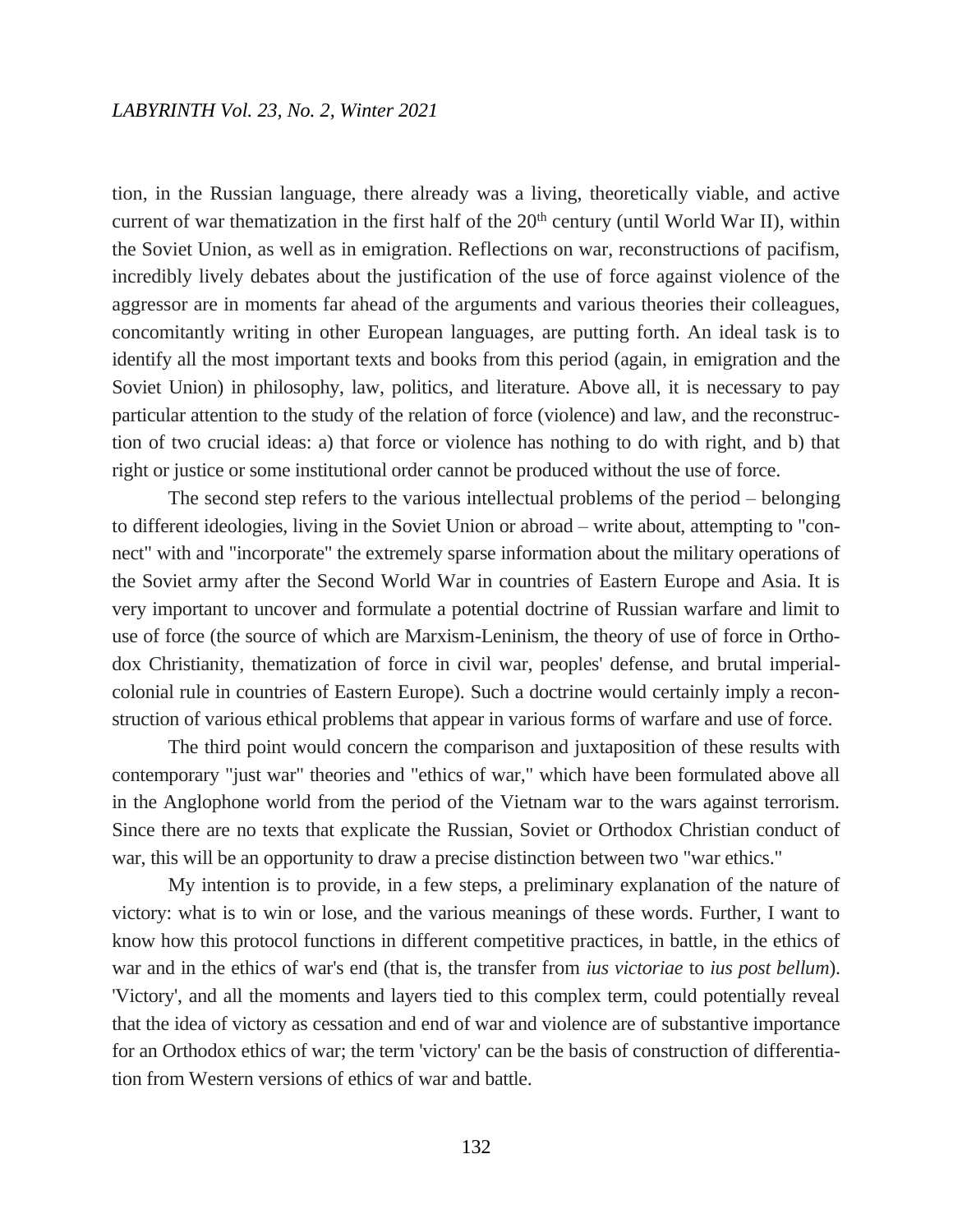Victory is the cessation or interruption of violence, but always temporarily ended. Still, when interrupted, how is it interrupted, what are the conditions for its interruption? How is the cessation of violence announced and what gives it validity? (Certainly, one of the conditions for it is a declaration accepted by not only the victor and the defeated, but also 'the third'; since it is documented – e.g., capitulation, written acknowledgment, agreement of reparation, etc. – victory or defeat is a "social fact" or "institutional fact.")

Always difficult to define in simple terms, $3$  the following is a set of unconditional conditions of victory (and analogously, but not necessarily, defeat), which will help us reconstruct the characteristic of victory that would potentially allow violence and damage to be significantly reduced and not recur. Victory is determined above all by the relation to or treatment of the enemy or foe. Explicitly or implicitly, the relation towards the enemy conditions a few other characteristics of victory: the first is the institution of help in arriving at victory and all the variants of support given (or obstruction) to the victor, as "victory is never mine alone" or "I have won (or lost) thanks to some other" (friend, ally, God, guardian angel, witch, etc.); the second characteristic of victory concerns the way in which it is achieved – whether victory is necessarily immoral, meaning that its achievement requires the use of means and acts outside the rules of a fair duel.

I would like to ascribe the last two characteristics of victory (*de facto* the fourth and fifth step determining any potential victory) to what could with a great deal of reservation be called "Православна этика войны:" the first of these two refers to regret of victory or a manifestation of grief that the one defeated is "better" or "stronger" than the victory, and has been "unjustly" beaten. The second of these two refers to the negation of victory by removing agency or authorship and entitlement ("I have won because I conquered myself,"

<sup>3</sup> The origin of the word 'victory' is the Latin *victoria*, from *vinco*, or *victus*, meaning 'to conquer'. According to the Oxford English Dictionary, 'victory' is '[t]he position or state of having overcome an enemy or adversary in combat, battle, or war; supremacy or superiority achieved as the result of armed conflict'. *The Oxford English Dictionary* (2nd ed, 1989), xix, 610. In English, the word 'victory' first appeared in the 14th century, complementing pre-existing terms, such as 'success' or 'vindication of rights'. The particular meaning of victory in any specific military campaign obviously depends on how the goals of that campaign are defined. Although commonly thought of as the campaigner of total wars, the great Prussian strategist, Carl von Clausewitz, observed: "In war many roads lead to success, and ... they do not all involve the opponent's outright defeat. They range from the destruction of the enemy's forces, the conquest of his territory, to a temporary occupation or invasion, to projects with an immediate political purpose, and finally to passively awaiting the enemy's attacks." Cf. G. Blum, "The Fog of Victory," 3.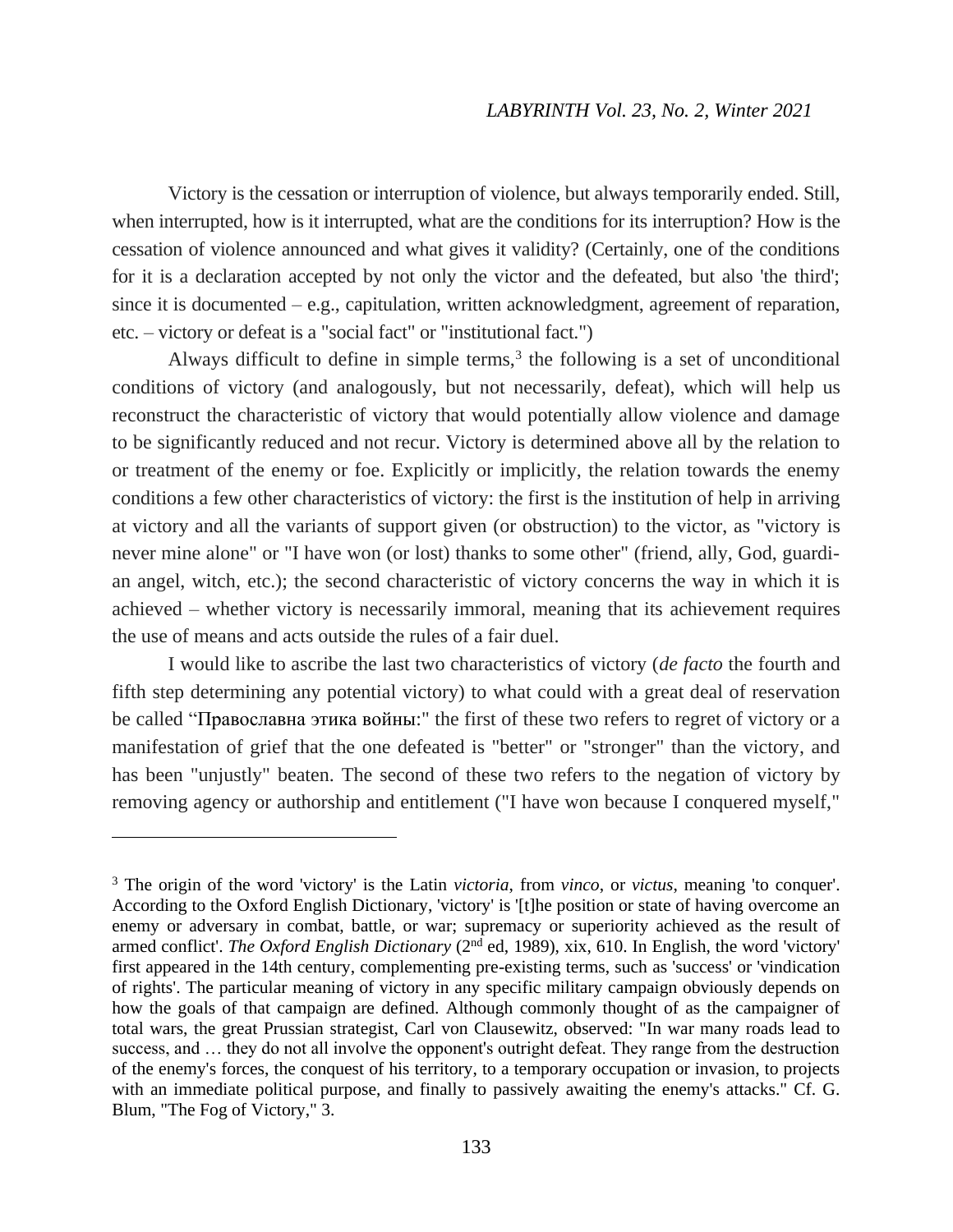or "God was victorious, not me; I am merely His instrument"). The function of this shift in position or fictional symbiosis with another who becomes the substantive victor and thus erases any notion of defeat is the prevention of retribution and extreme violence against the enemy (a fiction that helps to hold back); ultimately, it is meant to convert the enemy into a friend.

# **Enemy**

 $\overline{a}$ 

The change in meaning of the term 'victory' and the evolution of various protocols referring to victory have to do above all with the changes in the relation towards the enemy. If Thucydides considered victory the complete annihilation of the enemy and the enemy city (*Peloponnesian Wars*),<sup>4</sup> later, after the Crusades of the 13<sup>th</sup> century, the victor is limited not only to not being allowed to kill, but also from destroying the holy sites of the defeated. After the Peace of Westphalia in 1648, the victor's authority is significantly limited: his right (*ius victoriae*) reaches only to the extent of correcting the damage inflicted upon him before the conflict or war began.<sup>5</sup> This means that the right of the victor is not limited by his power and strength to do whatever he can to the defeated, but exclusively by the right to remedy the reason the war began in the first place. Still, the idea of the destruction of the enemy (their property, remains, body – Clausewitz mentions something he calls a destroying battle, *Vernichungsschlacht*) is deeply set in the histories of Judeo-Christianity.<sup>6</sup> Two

<sup>4</sup> "The object taken violently by means of conquest become the property (*oikeia kekteisthai*) of the victorious party." Cf. A. Chaniotis, "Victory' Verdict: The Violent Occupation of Territory in Hellenistic Interstate Relations", in: J.-M. Bertrand, ed, *La violence dans les mondes grec et romain*, Paris 2005, 456.

<sup>5</sup> Cf. J. Q. Whitman, *The Verdict of Battle. The Law of Victory and the Making of Modern War*, Boston, London 2012, Introduction, 1–24.

<sup>&</sup>lt;sup>6</sup> "What is our aim? . . . . Victory, victory at all costs, victory in spite of all terror; victory, however long and hard the road may be; for without victory, there is no survival." W. Churchill, *Speeches to Parliament*, "An Address to the House of Commons" (13 May 1940), reprinted in D. Cannadine (ed.)*, Blood, Toil, Tears and Sweat: The Speeches of Winston Churchill (1989), at 149. We encounter this* same passion for victory in General Alexander Suvorov: *Идешь бить неприятеля, умножай войска, опорожняй посты, снимай коммуникации. Победивши, обновляй по обстоятельствам, но гони его до сокрушения. Преследуй денно и нощно, пока истреблен не будет... Недорубленный лес вновь вырастает. Коли быть перипатетиком, то лучше не быть солдатом... Победа все покрывает*" (When you are preparing to beat the enemy, enlarge your troops, vacate the guard posts, remove communication. Once you have won, you can fix as needed,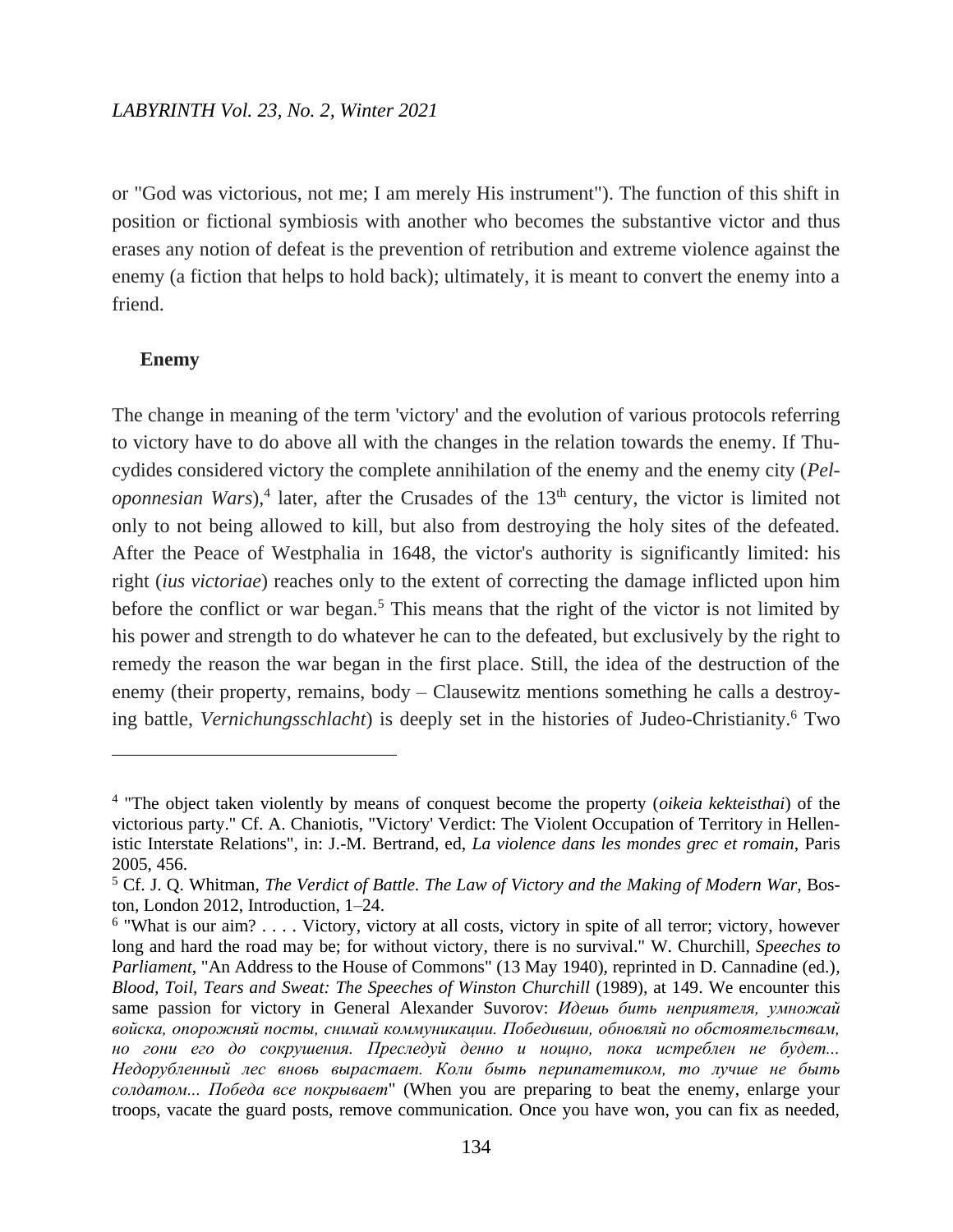arguments regarding limits and the significance of the idea of destruction of the enemy are mentioned at the beginning of the last century. In "Ethics of War," and specifically in "Wars of Colonization," Bertrand Russell speaks of English fantasies of the destruction of Germany: "When the present war began, many people in England imagined that if the Allies were victorious Germany would cease to exist: Germany was to be "destroyed" or "smashed", and since these phrases sounded vigorous and cheering, people failed to see that they were totally devoid of meaning. There are some seventy million Germans; with great good fortune, we might, in a successful war, succeed in killing two millions of them. There would then still be sixty-eight million Germans, and in a few years the loss of population due to the war would be made good. Germany is not merely a State, but a nation, bound together by a common language, common traditions, and common ideals. Whatever the outcome of the war, this nation will still exist at the end of it, and its strength cannot be permanently impaired. But imagination is what pertains to war is still dominated by Homer and the Old Testament."<sup>7</sup>

Since destruction is impossible, it is problematic to see what Georg Simmel is thinking when he thematizes "complete or utter victory" (*vollständiger Sieg*). Complete victory or destruction of the enemy can call into question the existence of freedom, as well as the existence and cohesion of the victorious group: "Consequently complete victory over its foe is not always, in a sociological sense, a fortunate event for a group, because the energy that guarantees its cohesiveness thereby declines, and the disintegrative forces that are always at

but make sure to chase the enemy down to annihilation. Pursue his day and night, until he is completely routed… A forest that has not been uprooted will grow again. Even if you are peripatetic in your philosophy, you must never be so in your military endeavors… Victory covers everything). A. Suvorov, *Наука побеждать генералиссимуса Суворова,* Moskva, Ripol, 2021, 253. A famous passage from a sermon by St. Philaret of Moscow is often cited in a various versions; however, the sentence "Гнушайтесь убо врагами Божиими, поражайте врагов отечества, любите враги ваша" (Despise the enemy of God, defeat the enemy of the homeland, love thy enemies" (Sveti Filaret, "Слова в неделю 19 по Пятидесятнице," *Сочинения Филарета*, Митрополита Московского, Moskva,1873, 264) is bastardized in later citations and interpretations into "Люби врагов своих, сокрушай врагов отечества, гнушайся врагами Божиими" (Love thy enemies, crush the enemies of the homeland, despise enemies of God"). The imperative "поражайте врагов отечества" (defeat the enemies of the homeland) would seem to be synonymous to "beat the enemies of the homeland," but is weaker in intensity, turning 'defeating' the enemy into cut off, exclude, strike off, marginalize. <sup>7</sup> B. Russell, "The Ethics of War," 135.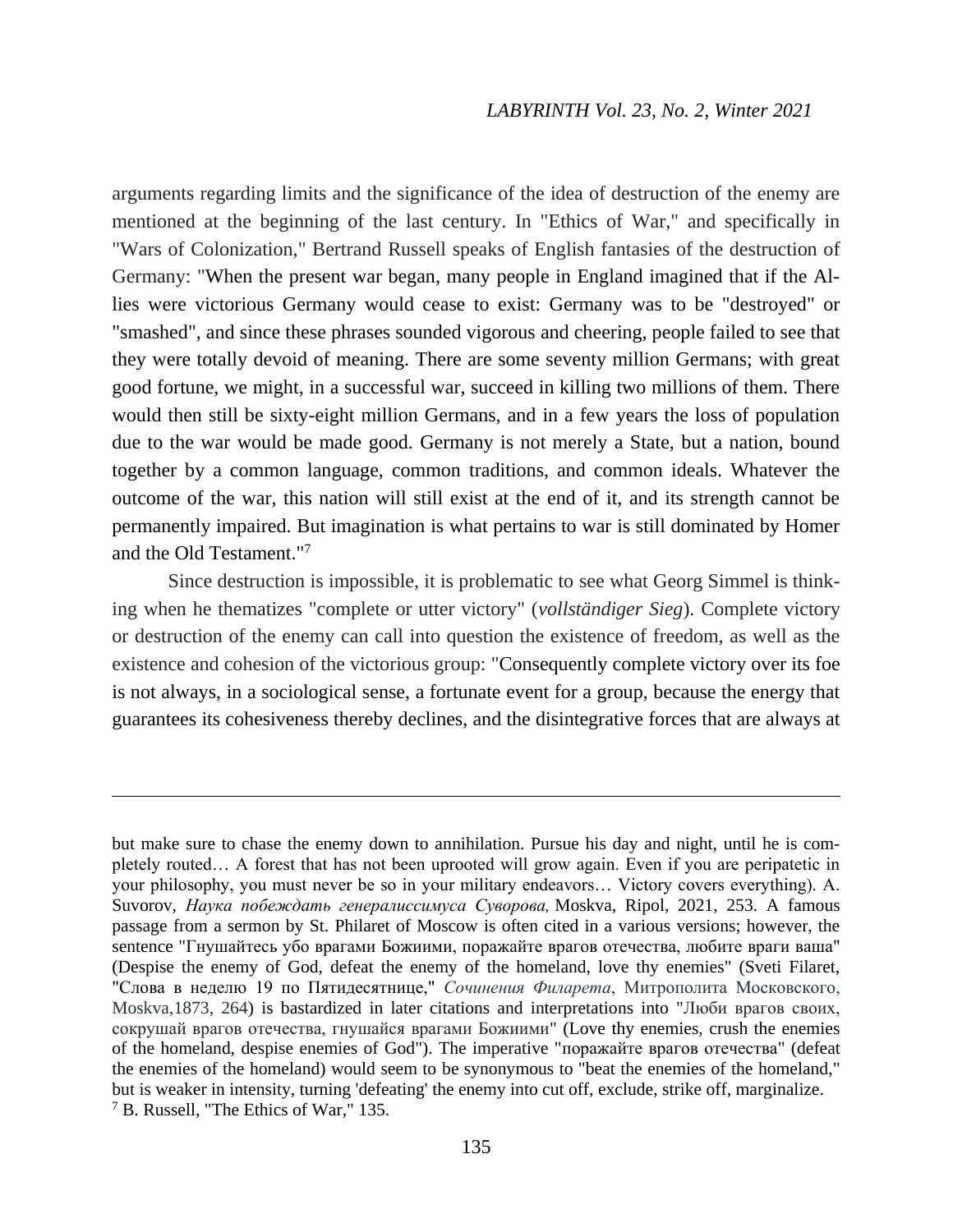$\overline{a}$ 

work gain ground. The collapse of the Roman-Latin Federation in the fifth century BCE has been accounted for by the fact that the common foe was then overcome."<sup>8</sup>

Two or three fragments which I am about to quote, extracted from so-called marginal, pseudo-texts (archives, correspondences, interviews, etc.) could show, above all, that peace or victory (the beginning or termination of war) is always decided upon by the other (the adversary or enemy). The difficulty with peace and pacifism, really with the beginning or termination of war, is always about the fiction of the ultimate enemy and our total destruction at his hand.9 In 1965, Julien Freund, friend, student, and translator of Carl Schmitt, was defending his doctoral thesis, *L'Essence du politique* (*The Essence of the Political*), before a committee including Raymond Aron, his mentor, as well as Raymond Polin, Paul Ricœur, and Jean Hyppolite. Freund writes about the debate with Hyppolite in his 1991 book of interviews: "Thus arrives the moment of Hyppolite's intervention. He had acknowledged my work by adopting Aron's arms; he found me too severe against Kelsen but then settled on our fundamental difference, the source of his refusal. *'Reste la catégorie de l'ami-ennemi définissant la politique. Si vous avez vraiment raison, a-t-il affirmé, il ne me reste plus qu'à cultiver mon jardin.'* ('There remains the category of friend-foe, politically defined. If you are truly correct, he said, nothing is left for me but gardening.') To which I said: 'Listen, Mr. Hyppolite, you have said two or three times recently that you were wrong about Kelsen. I believe you are about to make another mistake, because, like all pacifists, you think that it is up to you to designate the enemy (*car vous pensez que c'est vous qui désignez l'ennemi, comme tous les pacifistes*). But, you see, the moment we no longer wish to have enemies, we will not have them. (*Du moment que nous ne voulons pas d'ennemis, nous n'en aurons pas, raisonnezvous*). Rather, it is the enemy who designates you as such. (*Or c'est l'ennemi qui vous désigne.*) And if he wishes to be your enemy, you can treat him as friendly as you like. From the moment he wishes you to be his enemy, you indeed are such. And he will even prevent you from gardening.' (*Et s'il veut que vous soyez son ennemi, vous pouvez lui faire les plus belles protestations d'amitié. Du moment qu'il veut que vous soyez l'ennemi, vous l'êtes. Et il vous* 

<sup>8</sup> G. Simmel, "Conflict", *Sociology. Inquiries into the Construction of Social Forms* (1908), Leiden, Boston 2009, 287. "*Darum ist der vollständige Sieg einer Gruppe über ihre Feinde nicht immer ein Glück im soziologischen Sinne; denn damit sinkt die Energie, die ihren Zusammenhalt garantiert, und die auflösenden Kräfte, die immer an der Arbeit sind, gewinnen an Boden*".

<sup>9</sup> "Enmity is the total negation of another being in its complete life action." (*Feindschaft ist die totale Negation des anderen Seins in allen seinen Lebensbetätigungen*), E. Husserl, *E III 8*, 1934, 12.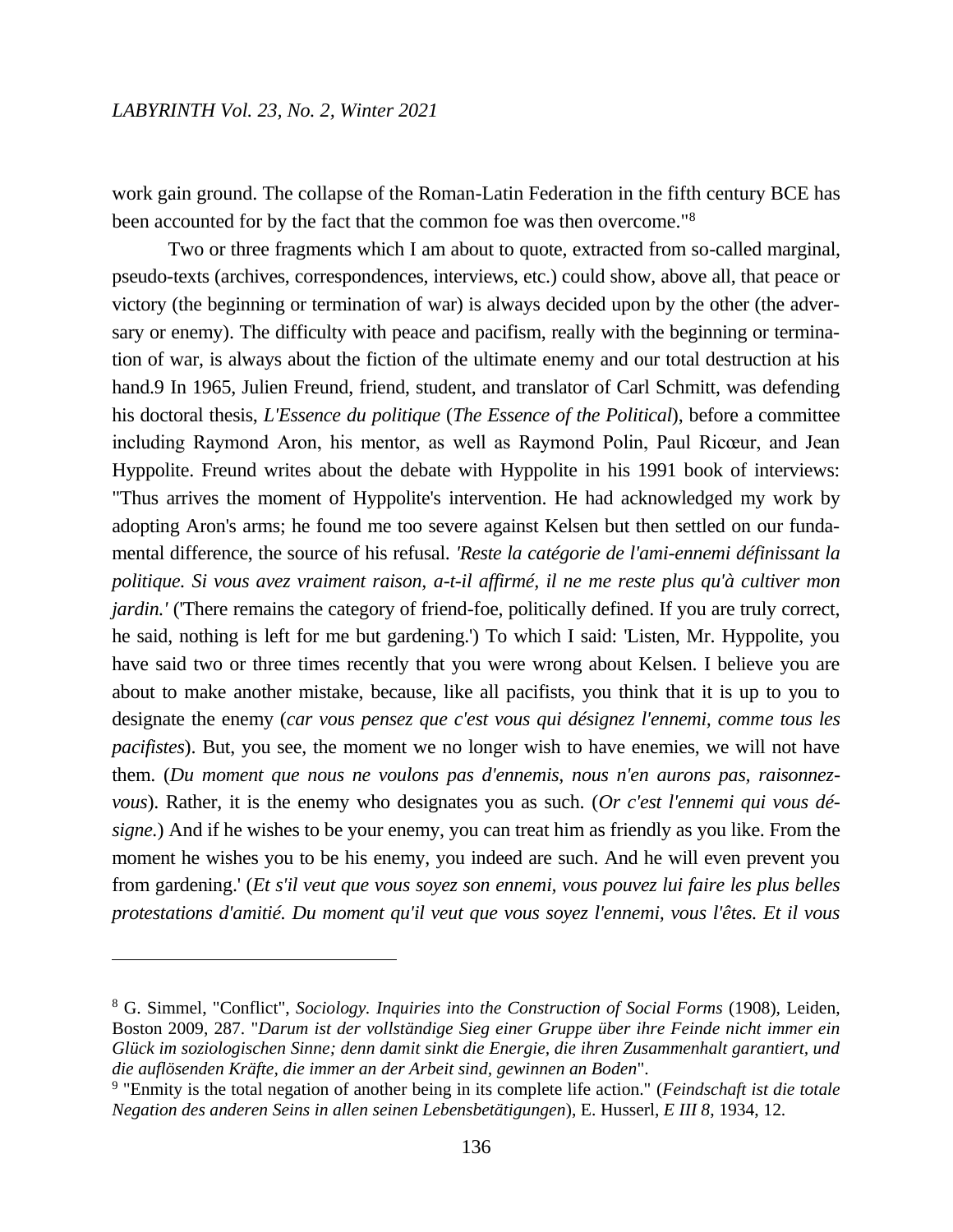*empêchera même de cultiver votre jardin*). To tragic effect (*Tragique même*), because Hyppolite retorted: 'In which case, there is nothing for me to do but commit suicide.' ('*Résultat : il ne me reste plus qu'à me suicider*')."<sup>10</sup>

Franz Rosenzweig's original contribution to histories of war and pacifism, but also win-win ethics, can be found at the end of a letter to his parents from January 6, 1917. Imminently after the official offer of peace by Wilhelm II (on December 12, 1916), Rosenzweig writes that only then was it clear to him what pacifism was: "Pacifism is in fact – this has become clear to me in the past days, since the  $12<sup>th</sup>$  – necessary equipment of war (*notwendiges Zubehör des Krieges*). So, war is not lead in order to *force* (*zwingen*) the enemy (*Gegner*) – it would be impossible for that to last long – but to *subjugate* (*unterwerfen*), to impose (*aufzuzwingen*) on him one's own will, to *replace* (*ersetzen*) his will with mine. The victor does not wish to make a *tool* (*Werkzeug*) of the vanquished (because he *cannot* persevere in it), but rather his slave. The goal of the victor is not the *destruction* of the enemy (*Vernichtung des Feindes*), but the basing of a new *contract*. But this supposes that in the enemy there is a shred of a "desire for peace," (*Friedenssehnsucht*) which has fallen asleep, and the mission of the war is to awaken this desire. If this desire for 'peace at all cost' (*Frieden um jeden Preis*) becomes stronger than the ability to suffer (Heroism), then the hour of peace has struck. All this of course applies to two victors as it does to one. Therefore, pacifism is 'as old as' war (namely, *human*, slave-directed war (*auf Versklavung gerichteter Krieg*); animals only know a war of destruction (*Vernichtungskrieg*), and hence have no pacifism."<sup>11</sup>

The third fragment comes from Heidegger's *Schwarze Hefte* (1939–1941), and was probably written in 1939, at the time of Germany's initial war victories. Usually, the defeat needs to be accounted for, with the defeated producing sundry justification for his failure. In this text, Heidegger justifies the power of the victor. In contrast to Alberto Gentili and other founders of international law, Heidegger subordinates law to life and victory, substantively binding the two, seeking to find a place for victory outside law. Victory thus becomes everything and to the victor belongs all.<sup>12</sup>

<sup>10</sup> J. Freund, *L'aventure du politique*, Paris 1991, 45.

<sup>11</sup> "F. Rosenzweig an die Eltern," 6. 1. 1917, F. Rosenzweig, *Der Mensch und sein Werk, 1. Briefe und Tagebücher*, Haag 1979. Cf. P. Bojanic, "Pacifism: Equipment or Accessory of War?," in: *Philosophia*, Vol. 41, n. 3, 1038–1040.

<sup>&</sup>lt;sup>12</sup> The 1980s pop song "The Winner Takes it All," by Abba is a remake of various Christian texts. Thus, the last line of Nikolaj Velimirović's (or St. Nikolaj the Serb) famous text "Azbuka Pobede"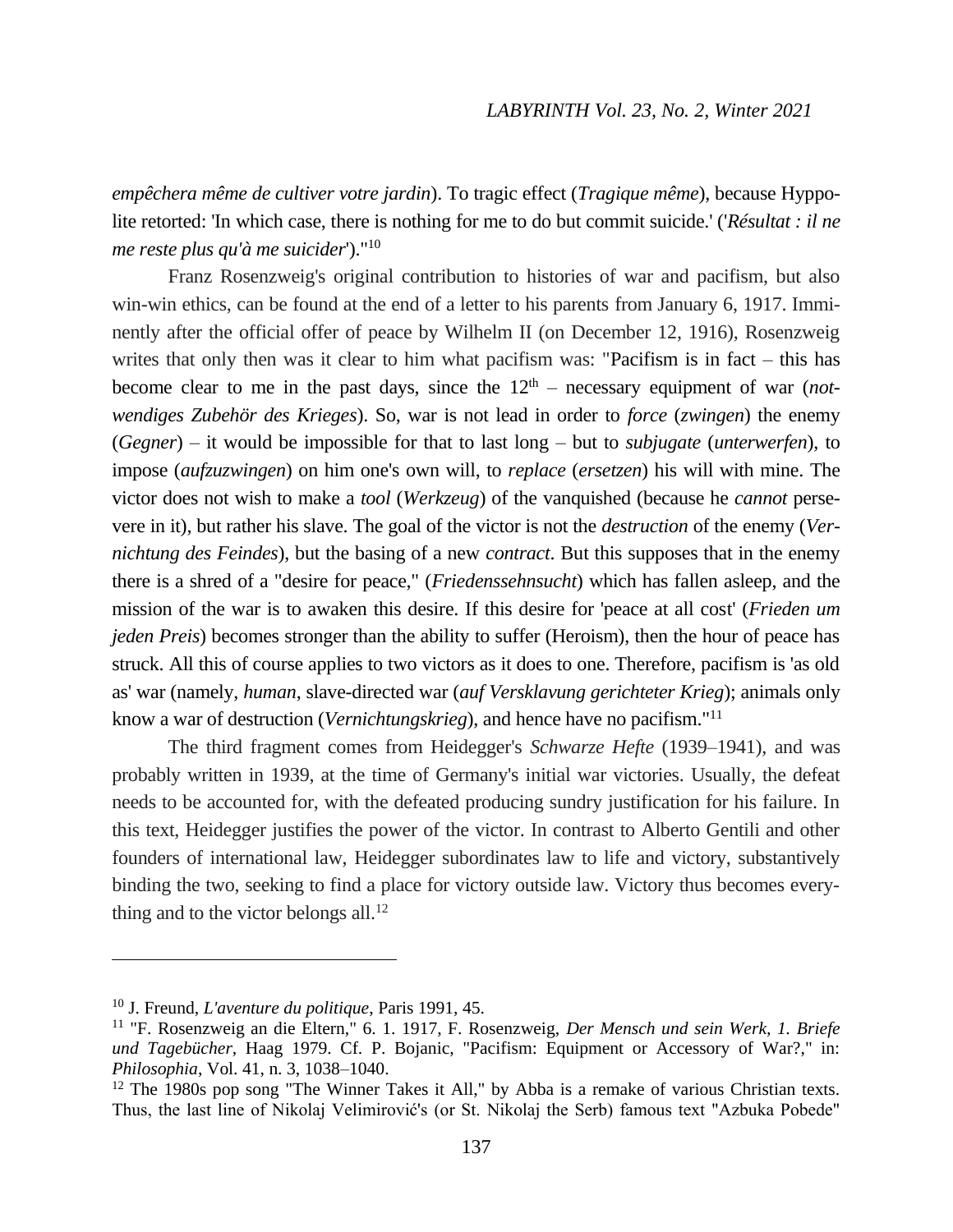Victory over an enemy (*der Sieg über den Feind*) still does not prove that the victor is in the right (*im Recht ist*). However, this "truth" is no longer relevant, if law is interpreted as that which is not only confirmed and substantiated (*bestätigt und bekräftigt*) by victory, but above all and primarily established and made (*gesetzt und gemacht*): right is the power of the victor (*Recht ist dann die Macht des Siegers*), the power of overlordship (*die Macht der Übermacht*). Such law resists "codification" (*kodifizieren*), since due to its character of power and position of victory, it presents new legal reach, interpreted as the "right" to the very "life" of the victor.<sup>13</sup>

Although rather diverse, the three fragments are also typical in histories of enmity and constituting the figure of the enemy in the West. The determination of the enemy is substantively theological, since his intention is to destroy or disrupt the existing order (C. Schmitt, J. Freund). The response to the enemy's enmity is theologically oriented: he must be destroyed or else a truce must be made if the enemy abandons his destructive intentions (F. Rosenzweig). Of course, peace with a former enemy is always asymmetrical, unfolding within the victor's right of power over the enemy (F. Rosenzweig), power of domination (M. Heidegger) that celebrates life. However, how to win in the first place, and what means does the victor use to reduce the destructive power of the enemy?

## **"Coda: Can the Good Guys Win? Revision of a Question or Two"**

Borrowing the title of a text by Michael Walzer from a few years ago: "Coda: Can the Good Guys Win?,"<sup>14</sup> I would like to briefly problematize two close, but sufficiently different questions, and then attempt to sketch a potentially justified answer. How does the victor achieve victory? And, can a man or soldier in war, who acts and evaluates his own actions, remain good (a good man), despite all the evil (the inhumanity) that surrounds him? As it stands, however, the question in the subheading is not clear because it begs the question why anyone would remain good in war or after it? Is there sufficient reason to refer to an individual man or all men individually in war, which is foremost a group or institutional activity? Walzer's ques-

<sup>[</sup>Alphabet of Victory] from the mid-twentieth century, can be translated as "the winner takes it all" [Ko pobijedi, dobice sve].

<sup>13</sup> M. Heidegger, *Überlegungen XII–XV*, vol. 96, Frankfurt am Main 2018, 15–16.

<sup>14</sup> M. Walzer, "Coda: Can the Good Guys Win?," in: *The European Journal of International Law*, 2013, Vol. 24, No. 1, 433–444.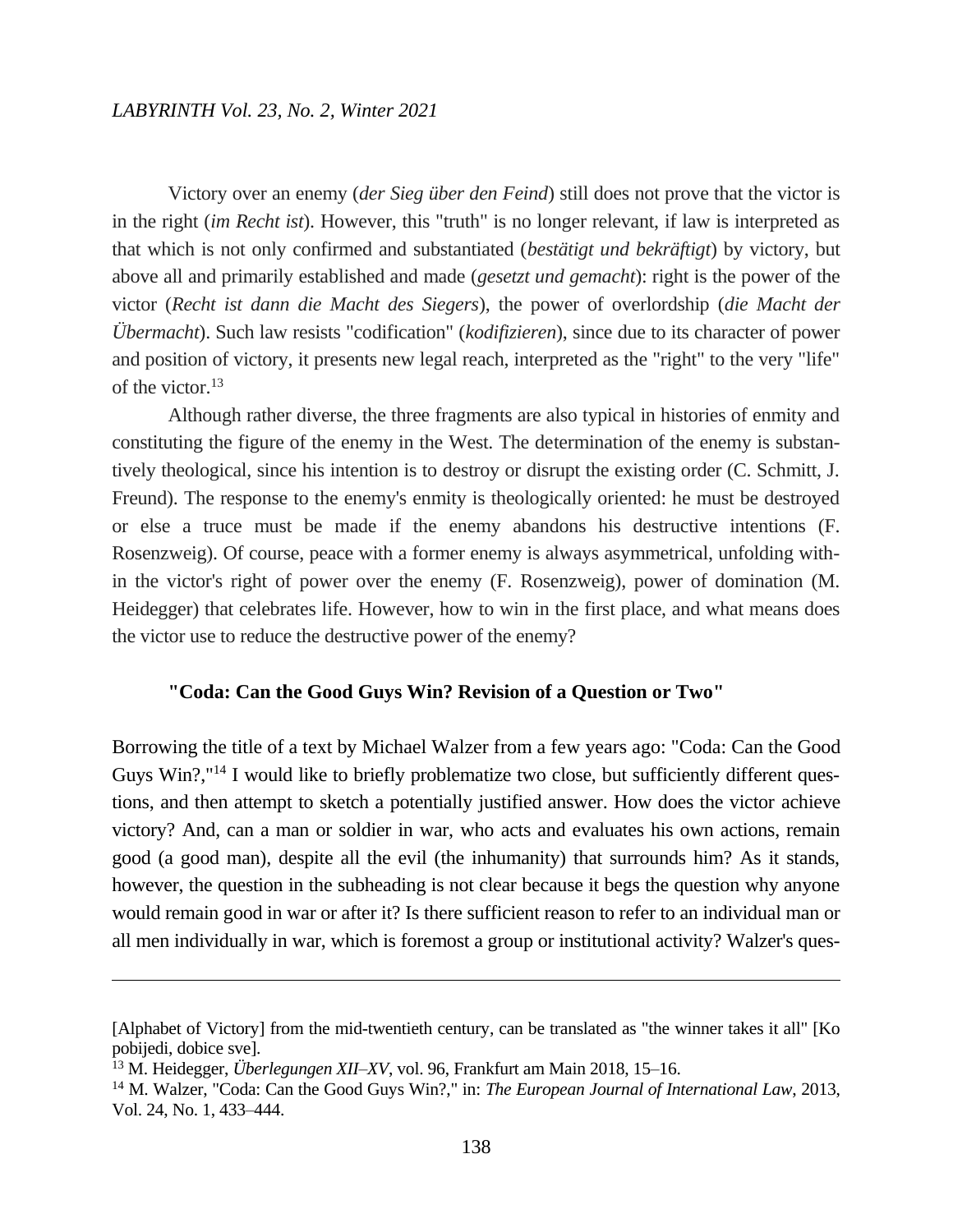tion is more precise: coda is used in music to indicate an ending of a section or movement, it can be a final dilemma or addition to a piece. Thus, Walzer's 'coda' is the consideration whether a group of men ('guys') can win by remaining good? What does it mean 'to be good'? This difference in number – man, singular, who must remain good (imperative) and a team, a crew, a group of people who together must remain good – determines the different ethical stance of the Orthodox and *Western* understanding of the ethics of just war.<sup>15</sup> In the former case, some man or any man must survive the war and preserve his humanity despite the situation around him; in the latter case, a group of people ought to first of all win, and the only question is whether this will be done by breaking the rules of just war or not.

The word 'win' (or 'victory') is an entirely vague protocol (or procedure) that determines the substantive difference between the two questions I am considering. There is indeed no doubt that Walzer's dilemma is entirely rooted in a tradition of Western thought where winning is one form of resolution of conflict, entirely opposite to compromise (Simmel) and that "victorious war is a social ideal" (Kaufmann).<sup>16</sup> Yet, even if the concept is not fully clear, it is certain that victory more or less aggressively destroys, perhaps subdues, excludes or entirely marginalizes the opponent or the other. On the other hand, it is very complicated to speak of victory in the context of an Orthodox ethics of war for many different reasons.<sup>17</sup> One of the most basic would be that, paradoxically, defeat in war could better preserve the faith and religious being of a people. (For example, the "Kosovo Covenant" is the very substance of Serbian statehood potential, emerging from a military defeat of the medieval Serbian army by the Ottomans; to the Serbs in that battle, so the myth goes, admittance into the kingdom of heaven was of far greater importance than victory in war and holding earthly power.) Further, it is the Lord who determines the victor, not the strength of people or arms. God is also often a

<sup>&</sup>lt;sup>15</sup> The word 'Western' is imprecise, but provisionally covers very different concepts of war ethics, above all the Jewish and western Christian.

<sup>&</sup>lt;sup>16</sup> "Nicht die 'Gemeinschaft frei wollender Menschen', sondern der siegreiche Krieg ist das soziale Ideal: *der siegreiche Krieg als das letzte Mittel zu jenem obersten Ziel. Im Kriege offenbart sich der Staat in seinem wahren Wesen, er ist seine höchste Leistung, in dem seine Eigenart zur vollsten Entfaltung kommt*." (It is not the "community of free-willed people" [of free-willing people] that is the social ideal, but victorious war: victorious war as the final means for the ultimate aim. In war, the state manifests in its true being, it is its greatest achievement, and in war its particularity is fully developed.) E. Kaufmann, *Das Wesen des Volkerrechts*, Tűbingen 1911, 140.

<sup>&</sup>lt;sup>17</sup> The etymology and origin of the Slavic word '*pobeda*' (victory) is certainly the first problem. In Max Fassmer's etymological dictionary, '*pobeda*' is also defeat, disaster, containing the word '*beda*' (misery).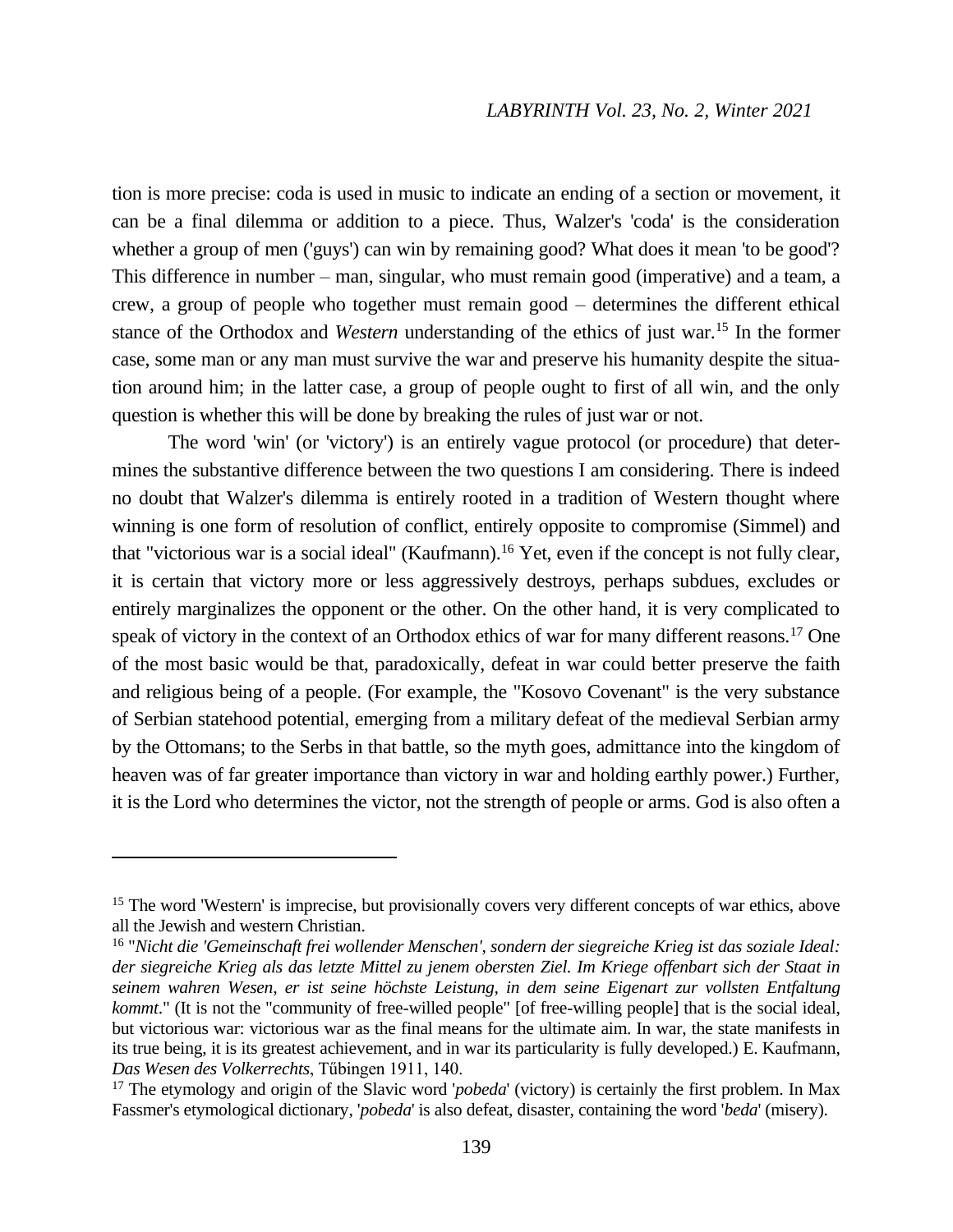direct participant in the war, just as a war is lost because the actors are unbelievers (St. John of Kronstadt).<sup>18</sup> This *de facto* absence of thematization of victory in war and various techniques that construct it carries two crucial consequences for the use of violence and the handling of amount of violence. In his "The Science of Victory," Suvorov is explicit in prohibiting unjustified killing, since a soldier is simply not a criminal ("and God does not aid criminals"). Interestingly, Russian and then Soviet military leaders principally repeat a fairly univocal repertoire of an Orthodox understanding of justified violence. At this point, there is no difference between Michael Walzer's attempt to secure the conditions for the good guys to truly have a chance at ultimate victory. In the conclusion of his text, Walzer writes: "Soldiers have to be trained to fight justly, and their officers have to be taught the best ways of doing that. It is incompetence, above all, that breeds brutality. There is plenty of spontaneous brutality in war, especially 'in the heat of the battle'; I do not mean to ignore that. But well-trained and well-disciplined armies are less brutal – and their officers and soldiers are less likely to think that brutality is necessary for victory."<sup>19</sup>

It seems to me that the phrase or institution of so-called "defensive killing," in use in the last ten years across various texts having to do with just war theory, is a good explanation how to regulate brutality of violent acts. Still, the problem does not only lie with violence done in affect ('in the heat of the battle'), whether individual or group, but the level-headed and strategic production of brutal violence and the violation of the rules of war to some end (or to achieve victory). $20$ 

<sup>&</sup>lt;sup>18</sup> In Missionary Letter 277, Nikolaj Velimirović addresses a writer from Zagreb on war: "You ask: if God allows such misery to happen to people, where is the soothing wisdom of the Savior? On paper. On paper of those who in their peacetime wicked deeds cause war. Were the soothing wisdom of the Savior in human hearts, people would live in perpetual peace." [Vi pitate: Kad Bog dopusta takvu nesrecu na ljude, gde je onda blaga nauka Spasiteljeva? Na hartiji. Na hartiji kod onih koji nedelima svojim u miru izazivaju rat. A kad bi ta blaga nauka Spasiteljeva bila u srcima ljudskim, ljudi bi ziveli u trajnome miru.] https://svetosavlje.org/misionarska-pisma/

<sup>19</sup> M. Walzer, "Coda: Can the Good Guys Win?," 442.

<sup>20</sup> Walzer's dilemma originates in a 1973 text, "The Problem of Dirty Hands," published in *Philosophy & Public Affairs*, Vol. 2, No.2, 1973, 160–180. The problem is actually quotidian. Walzer writes: "He wants to win the election, someone says, but he doesn't want to get his hands dirty." Walzer is evoking Machiavelli's famous conclusion that the ruler or commander must learn "how not to be good," since the world contains "so many who are not good." This is the first condition of victory and social success. "Any man who tries to be good all the time is bound to come to ruin among the great number who are not good. Hence a prince who wants to keep his authority must learn how not to be good (*potere essere*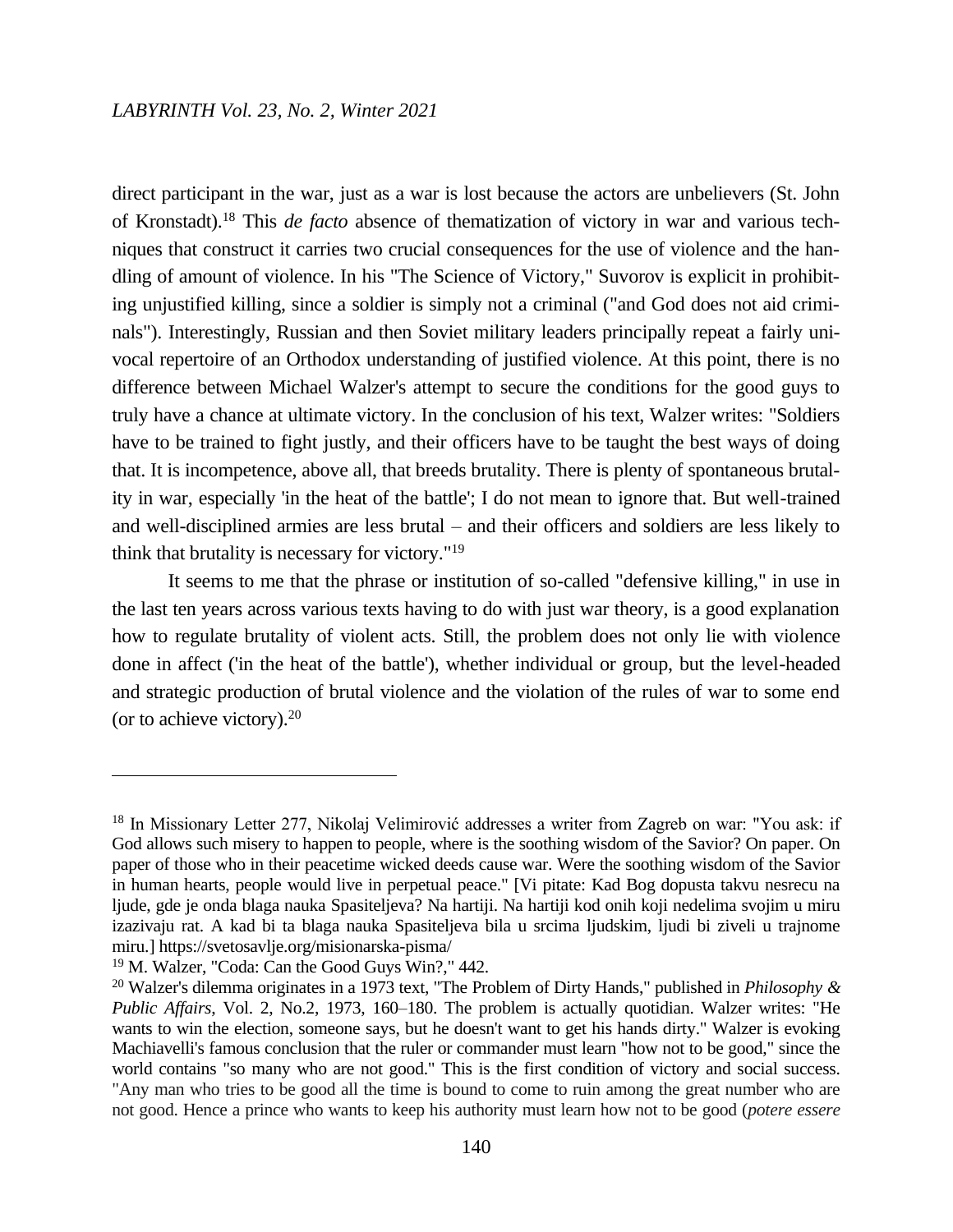The second consequence of introducing or not introducing the institution of victory refers to the distinction between individual and group violence. War is not an individual matter, and individuals mostly do not determine the outcome of war. A clear beginning and aim of conflict, as well as ritual of victory at the end of war can protect from exclusion those individuals who 'successfully' and 'efficiently' use brutal violence.<sup>21</sup> Not only this: victory implies legitimizing of jointly breaking just war rules or an individual's 'inhuman acts', indeed *incorporating* them as necessary for the survival of the group as such. If it is victorious, which means if it still exists, a group is never built on unjust principles. Victory is then a condition for a group not to dissolve and vice versa: only a group still in existence after certain collective acts by its members or by the group as a whole (can a group be an agent?) has fulfilled the social ideal of victory.

The significance of Walzer's dilemma regarding dirty hands is later transformed into much more complicated protocols of supreme emergency and asymmetric warfare.<sup>22</sup> What is important for us is to affirm the difficulty, even impossibility of strictly following the rules in unpredictable conflicts and contexts. Yet, they are our only reality today. I suggest a sketch of a few variations of answers to the first two questions from the beginning: it is not possible to remain human while participating in (or being responsible for) situations below the humane threshold; victory conceals the brutality of individuals, while at the same time necessarily implying the existence of a certain amount of "bad acts" it accumulates and archives; good guys can win because the bad acts of individuals actually sometimes have a crucial role in victory and the existence of a group.

*non buono*), and use that knowledge, or refrain from using it, as necessity requires." N. Machiavelli, *The Prince*, ch. 15, 57; N. Machiavelli, *Il Principe*, Roma, Enciclopedia Italiana, 2013, 115.

<sup>&</sup>lt;sup>21</sup> In the 1973 text, Walzer quotes Basil the Great: "Killing in war was differentiated by our fathers from murder… nevertheless, perhaps it would be well that those whose hands are unclean abstain from communion for three years." *Ibid*, 167.

<sup>&</sup>lt;sup>22</sup> Walzer is disturbed by real problems faced by soldiers and citizens. For example, The New York Times in 2010 reports of a soldier complaining about the rules of engagement in Afghanistan, specifically the difficulties in winning the war. M Walzer, "Coda: Can the Good Guys Win?", 433. In a 2015 interview, Walzer explicitly talks about the problem of asymmetric warfare and victory: "It is possible to win asymmetric wars, as the Sri Lankans proved against the Tamil Tiger rebels, but only if you are prepared to kill high numbers of civilians and the world isn't watching. But you can't win if you are trying to fight according to the moral rules of engagement. That is the general problem of asymmetric warfare." M. Walzer, "Interview," in: *Journal of Political Thought*, Vol. 1, No. 1 (2015), 61.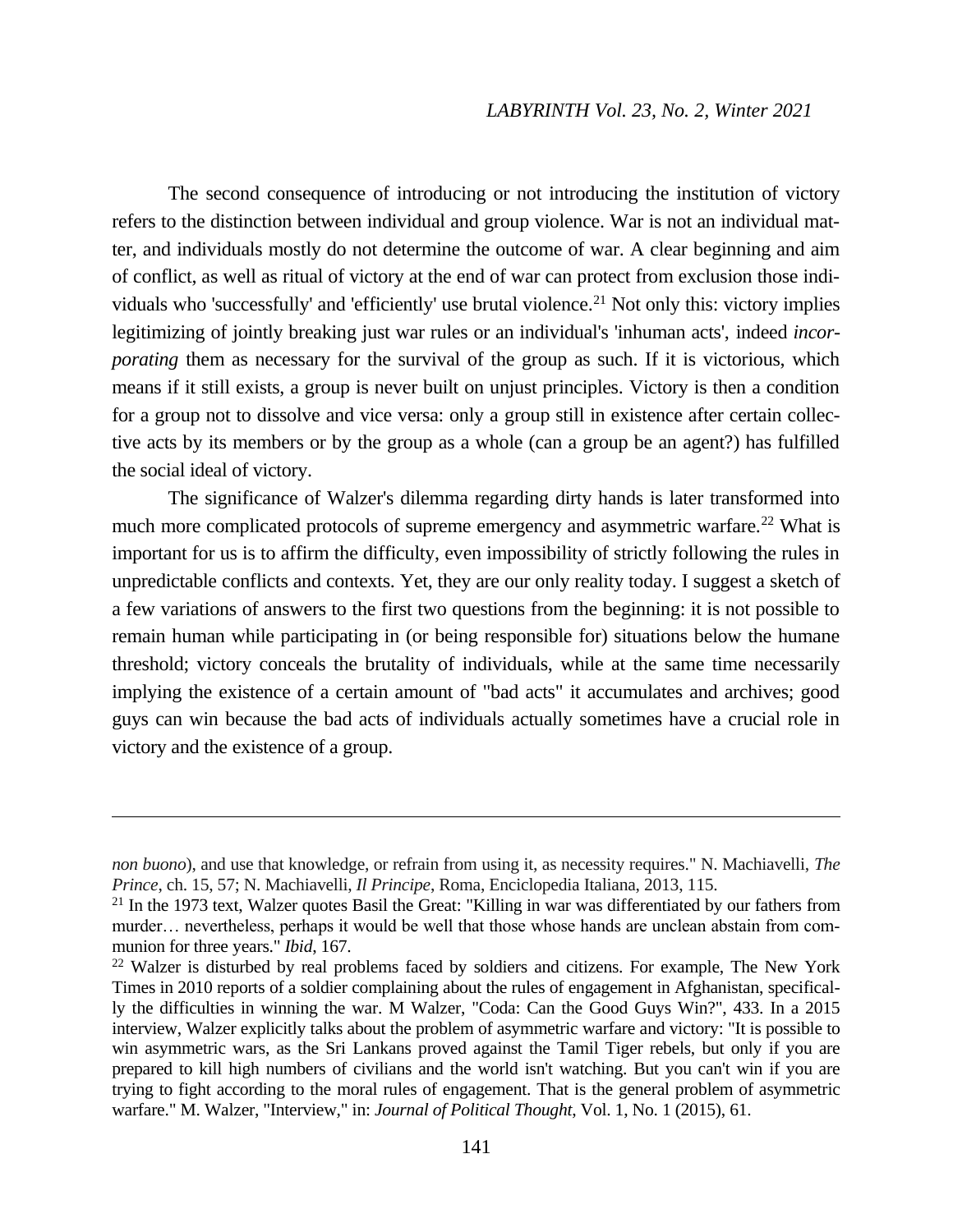## **"To slay or defeat a better man"**

In *Ex Captivitate Salus*, published immediately upon his 1946 interrogation in Nürnberg, Carl Schmitt recalls: "In the autumn of 1940, as France lay defeated on the ground, I had a discussion with a Yugoslavian, the Serbian poet Ivo Andrić, whom I love very much. We had met in a shared connoisseurship (*in einer gemeinsamen Kennerschaft*) and in the veneration of Léon Bloy. The Serb told me the following story from the mythology of his people: Marko Kraljević, the hero of the Serbian saga, fought for an entire day with a powerful Turk and laid him out after a hard struggle. As he killed the defeated enemy (*den besiegten Feind*), a serpent that had been sleeping upon the heart of the dead man awoke and spoke to Marko: You were lucky that I slept through your battle. Then the hero cried out: Woe is me! I killed a man who was stronger than me! (*Weh mir, ich habe einen Mann getötet, der stärker war als ich!*) I retold this story to some friends and acquaintances at the time and also to Ernst Jünger, who was stationed as an officer of the army of occupation in Paris. We were all deeply impressed. (*Wir waren alle tief beeindruckt.*) But it was clear to us that the victors of today do not allow themselves to be impressed (*nicht beeindrucken lassen*) by such medieval stories. This, too, belongs to your great prognosis, poor, defeated Tocqueville!"<sup>23</sup>

Speaking to Schmitt, Ivo Andrić, then ambassador of Yugoslavia in Berlin and later winner of the Nobel Prize for Literature, describes Marko Kraljević, perhaps the greatest Serbian hero and "victor," responsible for the construction of the "authentically traditional" (mythological or "Serbian"). Almost certainly in the presence of Schmitt's wife, Duška Todorović (who often recited and translated Serbian poems to Schmitt), Andrić evokes one of the most famous epic poems in the Serbian cannon ("Marko Kralyevich and Musa the Highwayman"), reconstructing an entirely dubitable victory of Marko over the 'Turkish' knight Musa Kesedžija (Musa the Highwayman). The epilogue is described faithfully, with the conclusion and Schmitt's strong impression certainly justified:

When Marko Kralyevich saw this, he wept And bitter tears flowed down upon his face. "Dear God!" he cried, "Have a mercy on my soul!

<sup>23</sup> C. Schmitt, *Ex Captivitate Salus*, ed. A. Kalyvas & F. Finchelstein, Cambridge 2017, 30–31; C. Schmitt, *Ex Captivitate Salus*, Köln 1950, 32–33.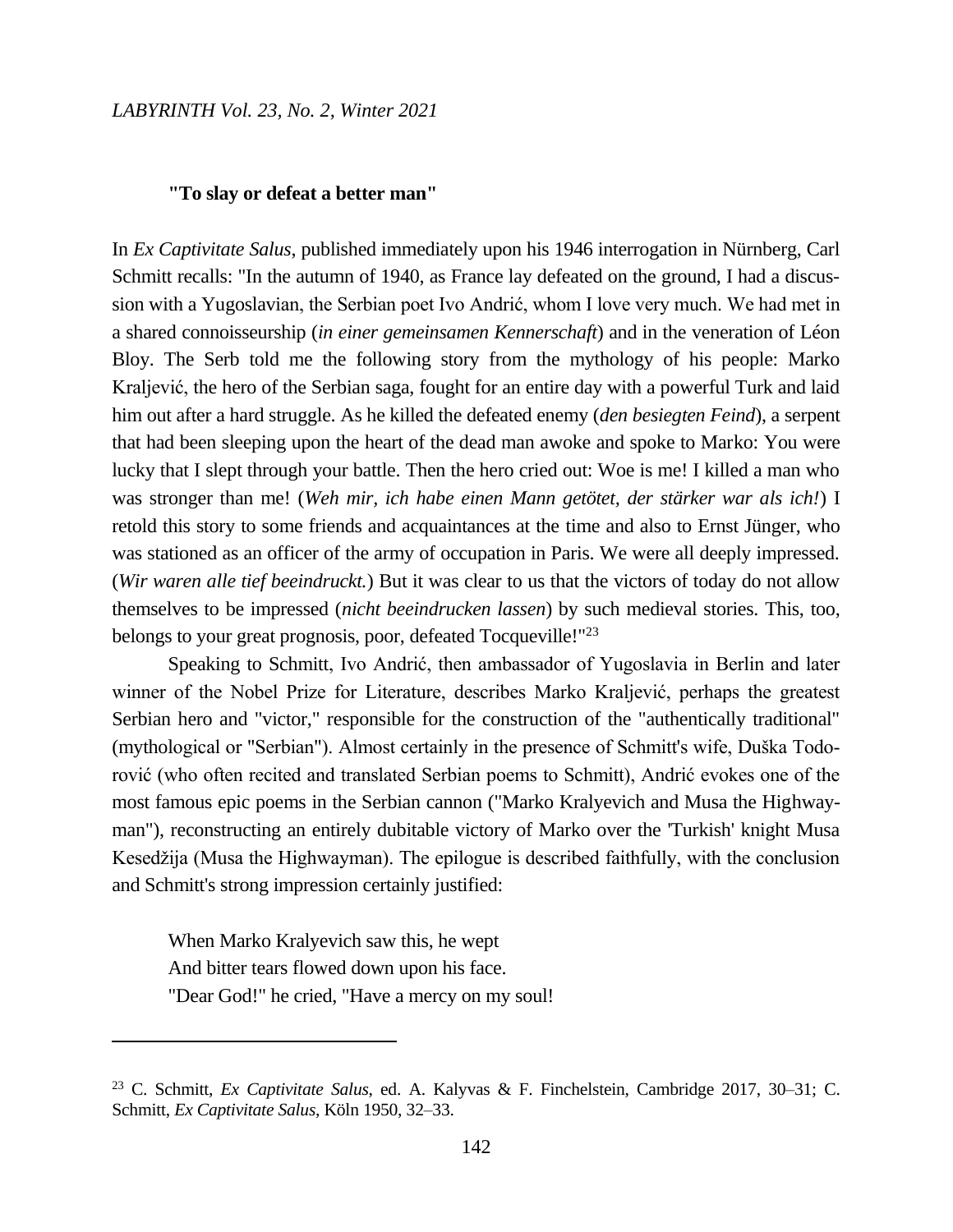(*Jaoh mene do boga miloga*) For I have slain a better man than me!"<sup>24</sup>

Today's victors could certainly and perhaps would have to follow the "science of victory," which we might inscribe into an ideal register of an Orthodox war ethics. In it, the victor is earnestly remorseful for breaking certain rules of the duel or war, he addresses the Lord seeking absolution, and perhaps even promises that he will be gracious in the future, that is, will not behave as the cruel victors of today (this is Schmitt's point). Marko the hero avows that his enemy did not break the rules of engagement like he himself did, nor asked for the help of others. This story of victory is a construction of a stylized Orthodox viewpoint, and contains a few elements that it is necessary to briefly list: a) the idea of help – victory is always with another, with an additional:  $God<sup>25</sup>$  guardian angel, snake, material means, secret ally, secret weapon; b) victory has multiple authors or is composed of multiple actors who share responsibility, while the ultimate decision is made by God, the supreme being; c) the science of victory or science how to win is in the victor's self-effacement.

The glorious example of a negative hero or negative victor, Marko, does not have to necessarily be devalued by everything we find in the aforementioned poem itself, in the sections before or after the verses evoked here, that is, by Andrić and Schmitt. Finally, why is the Serbian hero so distressed? Is it that the poem only vaguely shows the actual enmity between Marko and Musa – who is the real Serb, and who a Turkish vassal? Who is who here, and what is the nature of their enmity? The Romantic principle emphasized by Andrić (Schmitt) is seen in a different light when we consider the "facts" that Marko was "lost" and nearly defeated, that the battle took place on a Sunday, that he killed Musa with a hidden knife, that he deployed secret, rogue means (in contrast to his enemy), that he sought help not of God, but of his guardian angel, etc. Here, then, is how the poem ends, that is, what follows after Marko's remorse, his tears and prayer to God.

<sup>24</sup> *The Serbian Epic Ballads. An Anthology*, trans. G. N. W. Locke, Belgrade 1997, 201.

 $25$  "Adhere to Him, and with thoughts of victory step boldly forward. God in you will be victorious in your stead. To Him ascribe your victories, for yourself preserve joy." Sveti Nikolaj Srpski, "Alphabet of Victory." [https://svetosavlje.org/azbuka-pobede/.](https://svetosavlje.org/azbuka-pobede/) Emperor Constantine's victory over Maxentius in 312 CE is preceded by Constantine's mystical experience in which the stars in the sky made a cross brighter than the Sun, and inscribed with the Greek words "*touto nika*" (in this sign is victory).